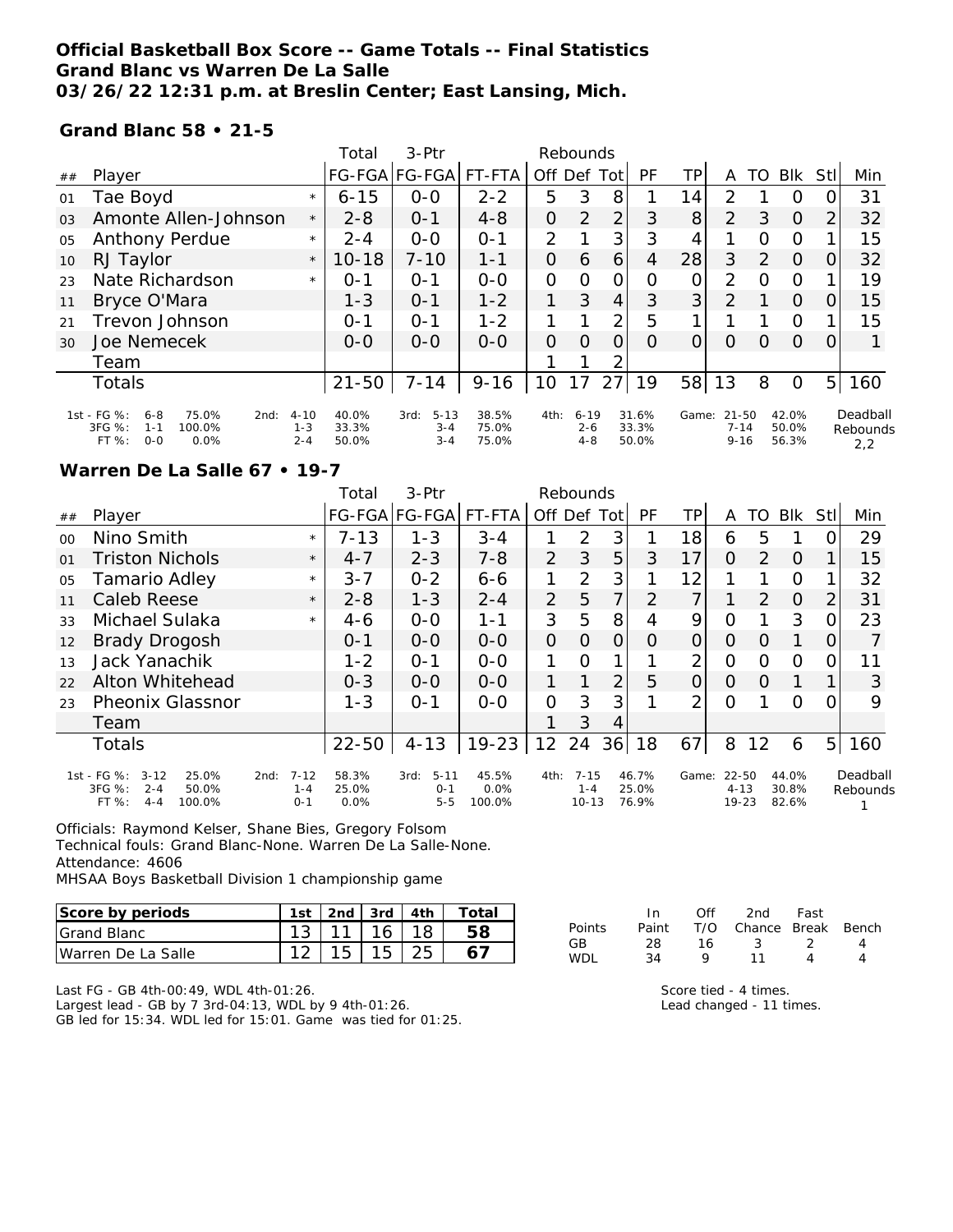## **Grand Blanc vs Warren De La Salle 03/26/22 12:31 p.m. at Breslin Center; East Lansing, Mich. 1st PERIOD Play-by-Play (Page 1)**

| HOME TEAM: Warren De La Salle       | Time  | Score     |                | Margin VISITORS: Grand Blanc          |
|-------------------------------------|-------|-----------|----------------|---------------------------------------|
| MISSED JUMPER by Triston Nichols    | 07:34 |           |                | REBOUND (DEF) by RJ Taylor            |
|                                     | 07:11 |           |                | TURNOVR by Amonte Allen-Johnson       |
| MISSED 3 PTR by Caleb Reese         | 06:56 |           |                | REBOUND (DEF) by RJ Taylor            |
|                                     | 06:50 | $0 - 2$   | V <sub>2</sub> | GOOD! JUMPER by RJ Taylor [PNT]       |
|                                     | 06:35 |           |                | FOUL by Tae Boyd (P1T1)               |
| MISSED JUMPER by Tamario Adley      | 06:03 |           |                |                                       |
| REBOUND (OFF) by Michael Sulaka     | 06:03 |           |                |                                       |
| MISSED TIP-IN by Michael Sulaka     | 06:00 |           |                | REBOUND (DEF) by Tae Boyd             |
| FOUL by Michael Sulaka (P1T1)       | 05:59 |           |                |                                       |
|                                     |       | $0 - 4$   | V <sub>4</sub> |                                       |
|                                     | 05:40 |           |                | GOOD! LAYUP by Anthony Perdue [PNT]   |
|                                     | 05:40 |           |                | ASSIST by Amonte Allen-Johnson        |
| MISSED JUMPER by Nino Smith         | 05:30 |           |                | REBOUND (DEF) by Anthony Perdue       |
| FOUL by Triston Nichols (P1T2)      | 05:19 |           |                |                                       |
| STEAL by Tamario Adley              | 05:08 |           |                | TURNOVR by RJ Taylor                  |
| MISSED 3 PTR by Nino Smith          | 04:43 |           |                |                                       |
| REBOUND (OFF) by Michael Sulaka     | 04:43 |           |                |                                       |
| MISSED JUMPER by Triston Nichols    | 04:37 |           |                |                                       |
| REBOUND (OFF) by (TEAM)             | 04:37 |           |                |                                       |
| TURNOVR by Triston Nichols          | 04:26 |           |                | STEAL by Anthony Perdue               |
| REBOUND (DEF) by Michael Sulaka     | 04:10 |           |                | MISSED LAYUP by Anthony Perdue        |
| TURNOVR by Nino Smith               | 03:59 |           |                |                                       |
|                                     | 03:59 |           |                | SUB IN: Trevon Johnson                |
|                                     | 03:59 |           |                | SUB IN: Bryce O'Mara                  |
|                                     | 03:59 |           |                | SUB OUT: Anthony Perdue               |
|                                     | 03:59 |           |                | SUB OUT: Nate Richardson              |
| REBOUND (DEF) by Tamario Adley      | 03:37 |           |                | MISSED JUMPER by Amonte Allen-Johnson |
| GOOD! 3 PTR by Triston Nichols      | 03:23 | $3 - 4$   | V <sub>1</sub> |                                       |
| ASSIST by Nino Smith                | 03:23 |           |                |                                       |
|                                     |       | $3 - 7$   | V <sub>4</sub> | GOOD! 3 PTR by RJ Taylor              |
|                                     | 03:06 |           |                |                                       |
|                                     | 03:06 |           |                | ASSIST by Bryce O'Mara                |
| GOOD! 3 PTR by Caleb Reese          | 02:46 | $6 - 7$   | V <sub>1</sub> |                                       |
|                                     | 02:26 |           |                | TURNOVR by Trevon Johnson             |
| STEAL by Caleb Reese                | 02:24 |           |                |                                       |
| MISSED LAYUP by Caleb Reese         | 02:22 |           |                |                                       |
| REBOUND (OFF) by Triston Nichols    | 02:22 |           |                |                                       |
| GOOD! FT SHOT by Triston Nichols    | 02:21 | $7 - 7$   | T <sub>1</sub> | FOUL by Trevon Johnson (P1T2)         |
| GOOD! FT SHOT by Triston Nichols    | 02:21 | $8 - 7$   | H <sub>1</sub> |                                       |
|                                     | 02:11 |           |                | TURNOVR by Tae Boyd                   |
| STEAL by Triston Nichols            | 02:10 |           |                |                                       |
| FOUL by Triston Nichols (P2T3)      | 02:08 |           |                |                                       |
| TURNOVR by Triston Nichols          | 02:08 |           |                |                                       |
| SUB IN: Jack Yanachik               | 02:08 |           |                |                                       |
| SUB OUT: Triston Nichols            | 02:08 |           |                |                                       |
|                                     | 01:57 | $8 - 9$   | V <sub>1</sub> | GOOD! LAYUP by Bryce O'Mara [PNT]     |
|                                     | 01:57 |           |                | ASSIST by Trevon Johnson              |
| GOOD! LAYUP by Michael Sulaka [PNT] | 01:38 | $10-9$    | H <sub>1</sub> |                                       |
| ASSIST by Nino Smith                | 01:38 |           |                |                                       |
|                                     | 01:24 | $10 - 11$ | V <sub>1</sub> | GOOD! LAYUP by Tae Boyd [PNT]         |
|                                     | 01:24 |           |                | ASSIST by RJ Taylor                   |
| SUB IN: Pheonix Glassnor            | 01:08 |           |                |                                       |
|                                     | 01:08 |           |                |                                       |
| SUB OUT: Caleb Reese                |       | $11 - 11$ |                | FOUL by Bryce O'Mara (P1T3)           |
| GOOD! FT SHOT by Tamario Adley      | 00:54 |           | T <sub>2</sub> |                                       |
| GOOD! FT SHOT by Tamario Adley      | 00:54 | $12 - 11$ | H <sub>1</sub> |                                       |
| SUB IN: Brady Drogosh               | 00:54 |           |                |                                       |
| SUB OUT: Michael Sulaka             | 00:54 |           |                |                                       |
|                                     | 00:37 | $12 - 13$ | V <sub>1</sub> | GOOD! LAYUP by Tae Boyd [PNT]         |
|                                     | 00:37 |           |                | ASSIST by Bryce O'Mara                |
| SUB IN: Caleb Reese                 | 00:35 |           |                | SUB IN : Joe Nemecek                  |
| SUB OUT: Nino Smith                 | 00:35 |           |                | SUB OUT: Tae Boyd                     |
| MISSED JUMPER by Brady Drogosh      | 00:03 |           |                |                                       |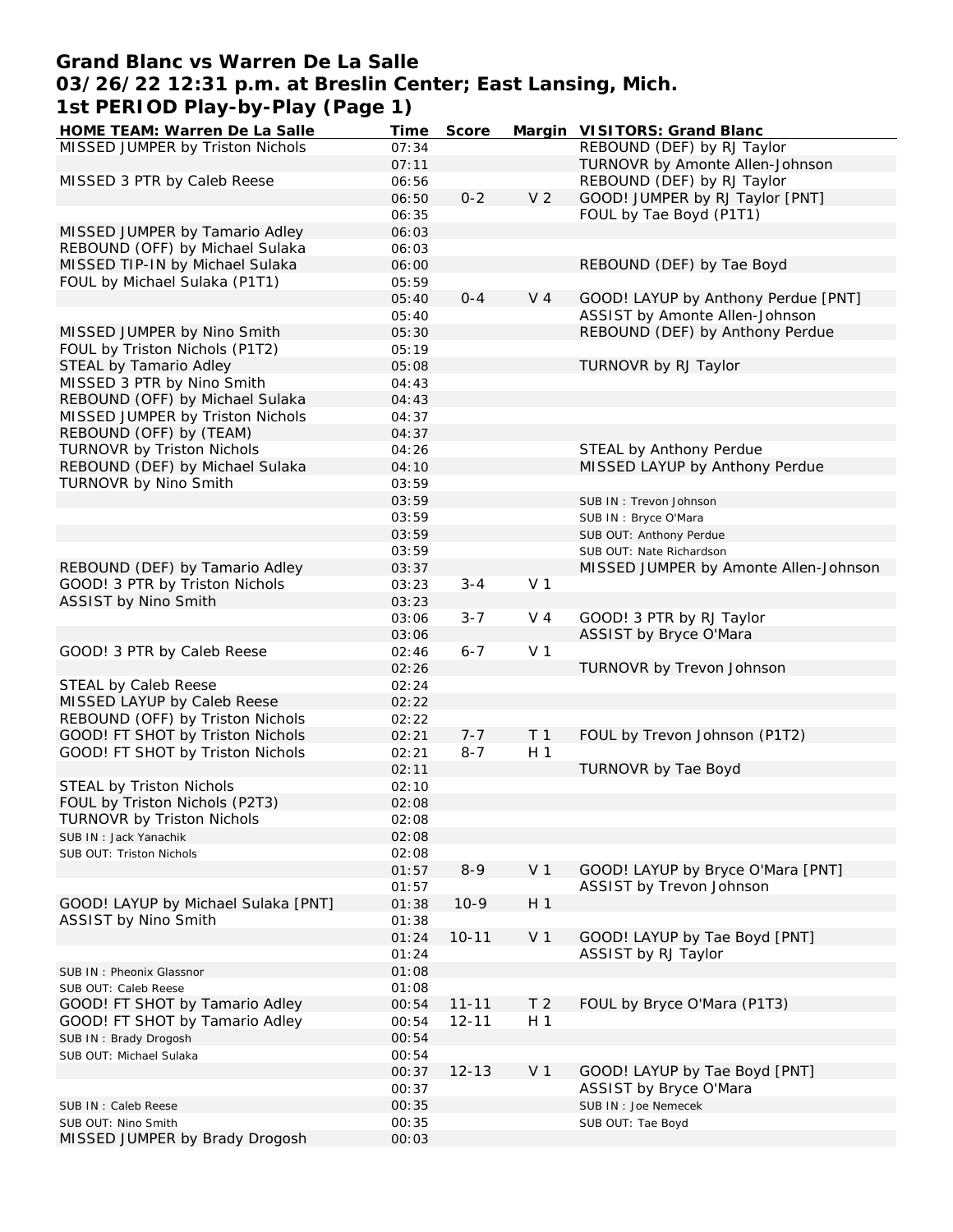# **Grand Blanc vs Warren De La Salle 03/26/22 12:31 p.m. at Breslin Center; East Lansing, Mich. 1st PERIOD Play-by-Play (Page 2)**

**HOME TEAM: Warren De La Salle Time Score Margin VISITORS: Grand Blanc** 00:03 REBOUND (DEF) by Bryce O'Mara

#### Grand Blanc 13, Warren De La Salle 12

|                                              | In | Off | 2nd | Fast |                                                                                                |                         |
|----------------------------------------------|----|-----|-----|------|------------------------------------------------------------------------------------------------|-------------------------|
| 1st period-only Paint T/O Chance Break Bench |    |     |     |      |                                                                                                |                         |
| Grand Blanc 10 2 0 0                         |    |     |     |      | $\sim$ 2                                                                                       | Score tied - 2 times.   |
| Warren De La Salle 2 2 2                     |    |     |     |      | $\left( \begin{array}{ccc} \cdot & \cdot & \cdot \\ \cdot & \cdot & \cdot \end{array} \right)$ | Lead changed - 6 times. |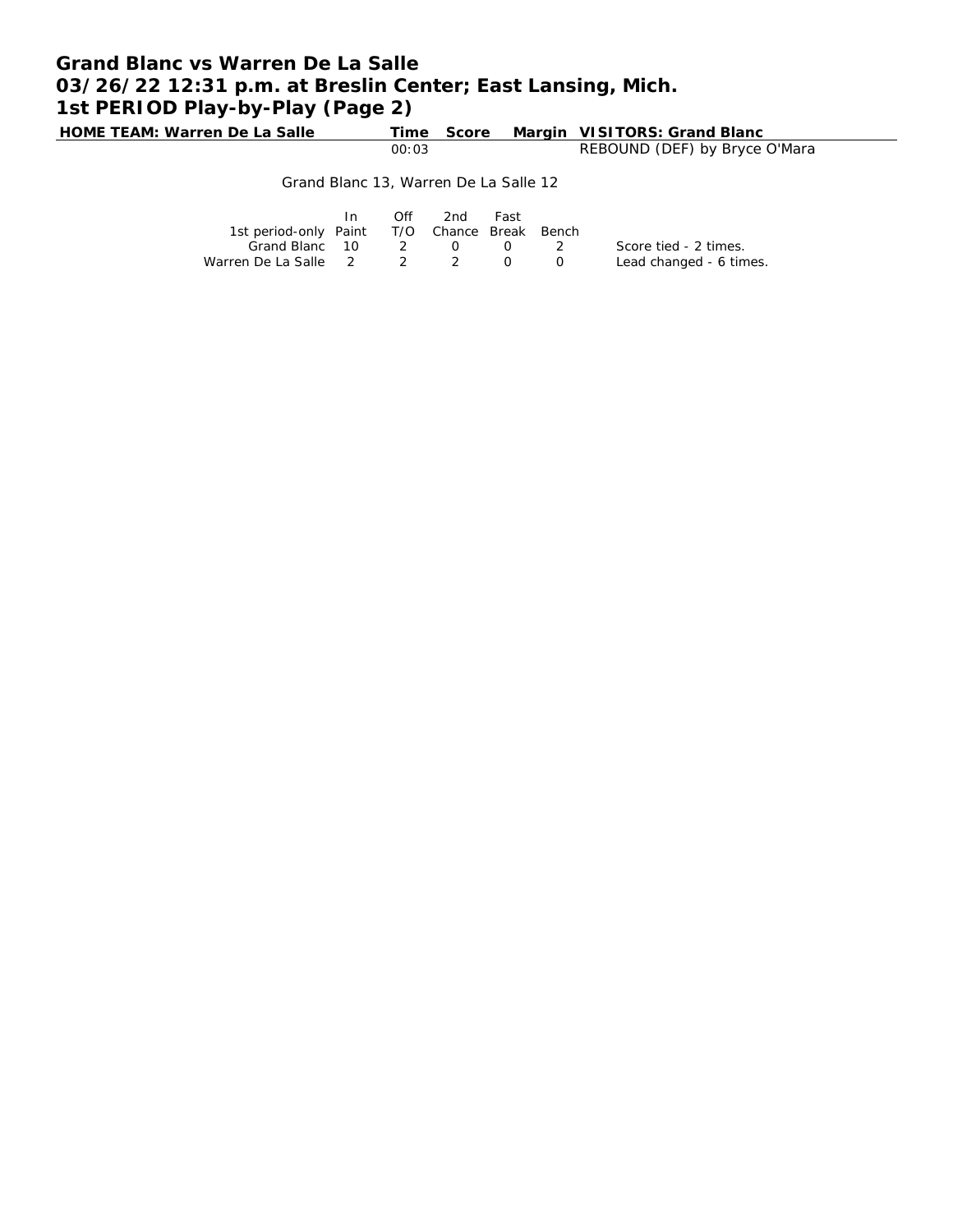### **Grand Blanc vs Warren De La Salle 03/26/22 12:31 p.m. at Breslin Center; East Lansing, Mich. 2nd PERIOD Play-by-Play (Page 1)**

| HOME TEAM: Warren De La Salle        | Time  | Score     |                | Margin VISITORS: Grand Blanc            |
|--------------------------------------|-------|-----------|----------------|-----------------------------------------|
| SUB IN: Pheonix Glassnor             | 08:00 |           |                |                                         |
| SUB IN: Jack Yanachik                | 08:00 |           |                |                                         |
| SUB IN: Brady Drogosh                | 08:00 |           |                |                                         |
| SUB OUT: Michael Sulaka              | 08:00 |           |                |                                         |
| SUB OUT: Triston Nichols             | 08:00 |           |                |                                         |
| SUB OUT: Nino Smith                  | 08:00 |           |                |                                         |
| MISSED LAYUP by Pheonix Glassnor     | 07:52 |           |                |                                         |
| REBOUND (OFF) by Jack Yanachik       | 07:52 |           |                |                                         |
| GOOD! TIP-IN by Jack Yanachik [PNT]  | 07:49 | $14 - 13$ | H <sub>1</sub> |                                         |
|                                      | 07:11 | $14 - 16$ | V <sub>2</sub> | GOOD! 3 PTR by RJ Taylor                |
|                                      | 07:11 |           |                | ASSIST by Nate Richardson               |
| TURNOVR by Pheonix Glassnor          | 06:37 |           |                |                                         |
|                                      | 06:36 |           |                | STEAL by Amonte Allen-Johnson           |
| FOUL by Pheonix Glassnor (P1T4)      | 06:34 | $14 - 17$ | V <sub>3</sub> | GOOD! FT SHOT by Amonte Allen-Johnson   |
| REBOUND (DEF) by Michael Sulaka      | 06:34 |           |                | MISSED FT SHOT by Amonte Allen-Johnson  |
| SUB IN: Michael Sulaka               | 06:34 |           |                |                                         |
| SUB IN: Nino Smith                   | 06:34 |           |                |                                         |
| SUB OUT: Pheonix Glassnor            | 06:34 |           |                |                                         |
| SUB OUT: Brady Drogosh               | 06:34 |           |                |                                         |
| MISSED 3 PTR by Tamario Adley        | 06:20 |           |                | REBOUND (DEF) by RJ Taylor              |
| <b>BLOCK by Michael Sulaka</b>       | 06:10 |           |                | MISSED LAYUP by Tae Boyd                |
| REBOUND (DEF) by Caleb Reese         | 06:09 |           |                |                                         |
| MISSED 3 PTR by Nino Smith           | 06:05 |           |                |                                         |
| REBOUND (OFF) by Michael Sulaka      | 06:05 |           |                |                                         |
| GOOD! TIP-IN by Michael Sulaka [PNT] | 06:02 | $16 - 17$ | V <sub>1</sub> |                                         |
|                                      | 05:42 | $16 - 19$ | V <sub>3</sub> | GOOD! LAYUP by Tae Boyd [PNT]           |
|                                      | 05:42 |           |                | ASSIST by Anthony Perdue                |
| GOOD! LAYUP by Caleb Reese [PNT]     | 05:09 | 18-19     | V <sub>1</sub> |                                         |
|                                      | 04:53 | $18 - 21$ | V <sub>3</sub> | GOOD! JUMPER by Amonte Allen-Johnson [P |
| GOOD! JUMPER by Nino Smith [PNT]     | 04:35 | $20 - 21$ | V <sub>1</sub> |                                         |
| FOUL by Nino Smith (P1T5)            | 04:17 |           |                |                                         |
| SUB IN: Triston Nichols              | 04:17 |           |                |                                         |
|                                      | 04:17 |           |                | SUB IN: Bryce O'Mara                    |
| SUB OUT: Jack Yanachik               |       |           |                | SUB IN: Trevon Johnson                  |
|                                      | 04:17 |           |                | SUB OUT: Anthony Perdue                 |
|                                      | 04:17 |           |                | SUB OUT: Nate Richardson                |
| REBOUND (DEF) by Michael Sulaka      | 03:59 |           |                | MISSED LAYUP by Tae Boyd                |
| MISSED 3 PTR by Tamario Adley        | 03:51 |           |                |                                         |
| REBOUND (OFF) by Caleb Reese         | 03:51 |           |                |                                         |
| TURNOVR by Nino Smith                | 03:43 |           |                |                                         |
|                                      | 03:43 |           |                | TIMEOUT MEDIA                           |
|                                      | 03:23 |           |                | TURNOVR by Bryce O'Mara                 |
| GOOD! LAYUP by Nino Smith [PNT]      | 03:09 | $22 - 21$ | H <sub>1</sub> |                                         |
| MISSED FT SHOT by Nino Smith         | 03:09 |           |                | FOUL by RJ Taylor (P1T4)                |
|                                      | 03:09 |           |                | REBOUND (DEF) by RJ Taylor              |
| SUB IN: Jack Yanachik                | 03:09 |           |                |                                         |
| SUB OUT: Triston Nichols             | 03:09 |           |                |                                         |
|                                      | 02:54 |           |                | MISSED LAYUP by Tae Boyd                |
|                                      | 02:54 |           |                | REBOUND (OFF) by Tae Boyd               |
| REBOUND (DEF) by (TEAM)              | 02:51 |           |                | MISSED JUMPER by Tae Boyd               |
| GOOD! JUMPER by Michael Sulaka [PNT] | 02:21 | $24 - 21$ | H 3            |                                         |
| ASSIST by Nino Smith                 | 02:21 |           |                |                                         |
| REBOUND (DEF) by Michael Sulaka      | 02:04 |           |                | MISSED 3 PTR by RJ Taylor               |
| MISSED JUMPER by Nino Smith          | 01:55 |           |                | REBOUND (DEF) by Bryce O'Mara           |
| REBOUND (DEF) by Caleb Reese         | 01:35 |           |                | MISSED 3 PTR by Trevon Johnson          |
| <b>TURNOVR by Caleb Reese</b>        | 01:14 |           |                |                                         |
|                                      | 01:13 |           |                | STEAL by Trevon Johnson                 |
|                                      | 01:07 | $24 - 23$ | H <sub>1</sub> | GOOD! LAYUP by Tae Boyd [PNT]           |
|                                      | 01:07 |           |                | ASSIST by RJ Taylor                     |
| TIMEOUT 30sec                        | 00:49 |           |                |                                         |
| SUB IN: Triston Nichols              | 00:49 |           |                |                                         |
| SUB OUT: Jack Yanachik               | 00:49 |           |                |                                         |
| FOUL by Michael Sulaka (P2T6)        | 00:15 |           |                |                                         |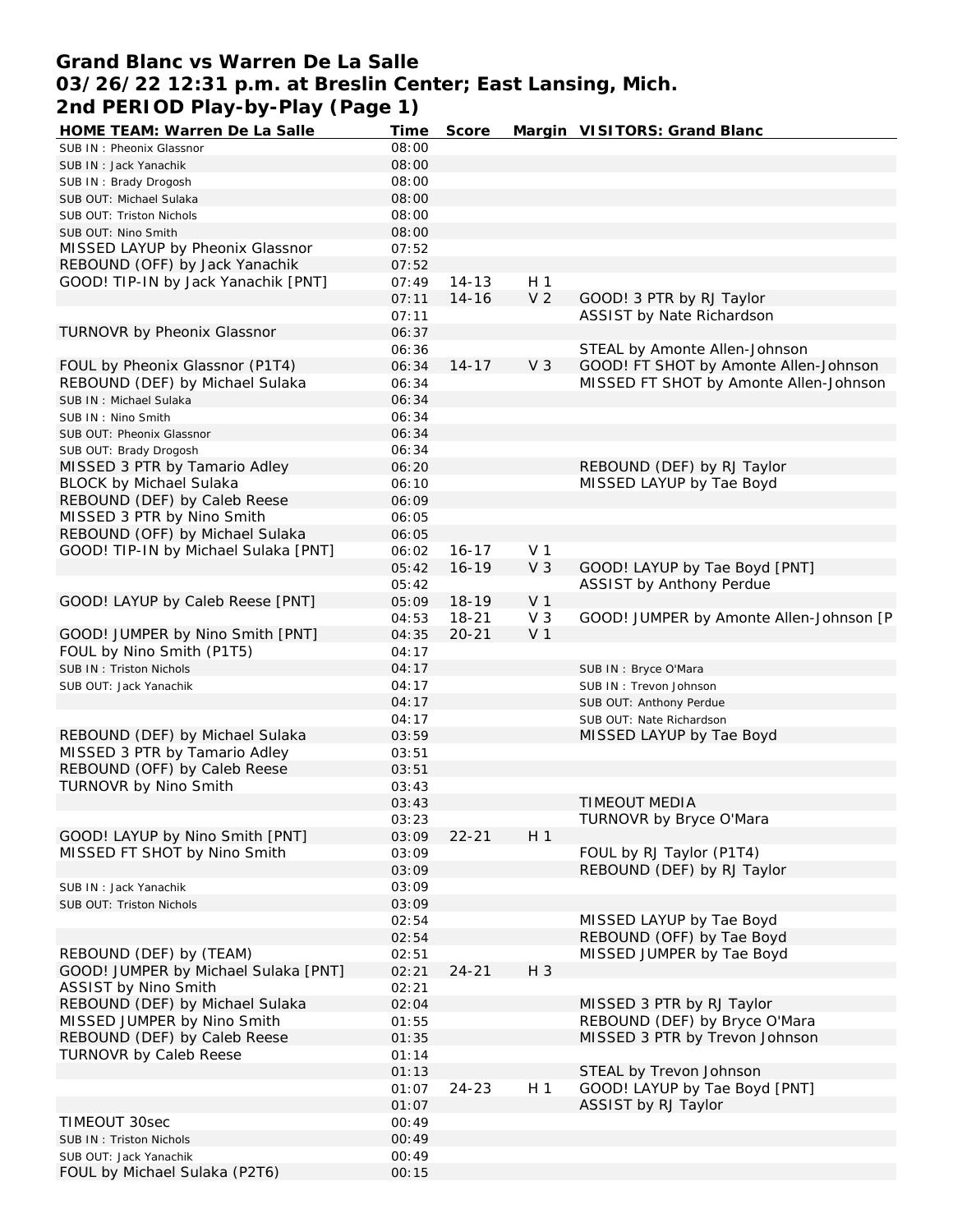# **Grand Blanc vs Warren De La Salle 03/26/22 12:31 p.m. at Breslin Center; East Lansing, Mich. 2nd PERIOD Play-by-Play (Page 2)**

| HOME TEAM: Warren De La Salle    | Time  | Score     |                | Margin VISITORS: Grand Blanc           |
|----------------------------------|-------|-----------|----------------|----------------------------------------|
| <b>TURNOVR by Michael Sulaka</b> | 00:15 |           |                |                                        |
| SUB IN: Jack Yanachik            | 00:15 |           |                |                                        |
| SUB IN: Brady Drogosh            | 00:15 |           |                |                                        |
| SUB OUT: Michael Sulaka          | 00:15 |           |                |                                        |
| SUB OUT: Triston Nichols         | 00:15 |           |                |                                        |
| FOUL by Jack Yanachik (P1T7)     | 00:07 | $24 - 24$ | T <sub>3</sub> | GOOD! FT SHOT by Amonte Allen-Johnson  |
| REBOUND (DEF) by (TEAM)          | 00:07 |           |                | MISSED FT SHOT by Amonte Allen-Johnson |
|                                  | 00:07 |           |                | SUB IN: Anthony Perdue                 |
|                                  | 00:07 |           |                | SUB OUT: Bryce O'Mara                  |
| SUB IN: Pheonix Glassnor         | 00:05 |           |                | SUB IN: Nate Richardson                |
| SUB OUT: Brady Drogosh           | 00:05 |           |                | SUB OUT: Tae Boyd                      |
| GOOD! 3 PTR by Nino Smith        | 00:00 | $27 - 24$ | $H_3$          |                                        |
| ASSIST by Tamario Adley          | 00:00 |           |                |                                        |

#### Warren De La Salle 27, Grand Blanc 24

|                                              | Off | 2nd -    | Fast                                          |           |                         |
|----------------------------------------------|-----|----------|-----------------------------------------------|-----------|-------------------------|
| 2nd period-only Paint T/O Chance Break Bench |     |          |                                               |           |                         |
| Grand Blanc 6                                |     | 4 0      | $\left( \begin{array}{c} \end{array} \right)$ | $\bigcap$ | Score tied - 1 time.    |
| Warren De La Salle 12 2                      |     | $\sim$ 4 | $\begin{array}{ccc} & & & 2 \end{array}$      |           | Lead changed - 3 times. |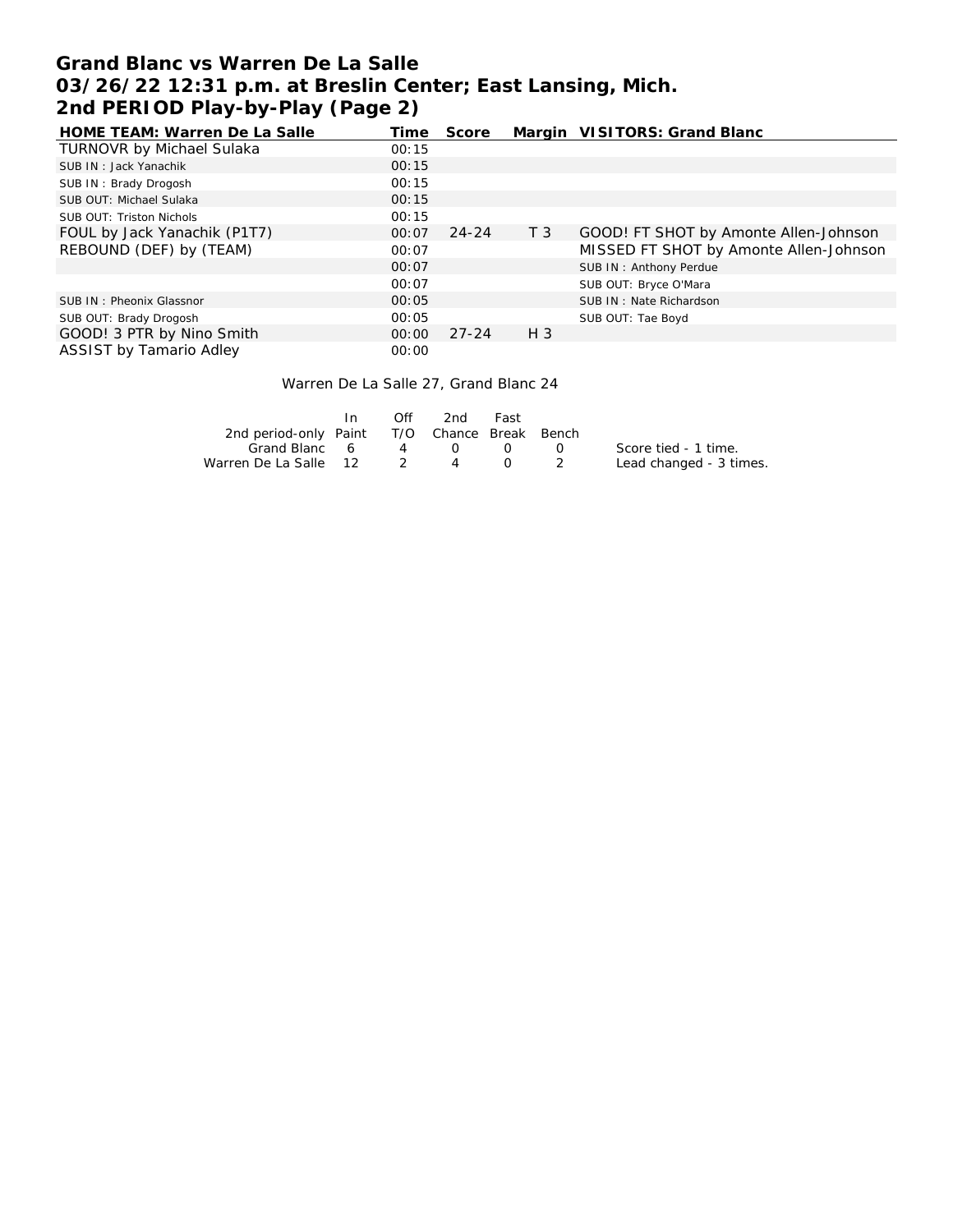## **Grand Blanc vs Warren De La Salle**

# **03/26/22 12:31 p.m. at Breslin Center; East Lansing, Mich.**

**3rd PERIOD Play-by-Play (Page 1)**

| HOME TEAM: Warren De La Salle      | Time  | Score     |                | Margin VISITORS: Grand Blanc           |
|------------------------------------|-------|-----------|----------------|----------------------------------------|
| FOUL by Triston Nichols (P3T1)     | 07:51 | $27 - 25$ | H <sub>2</sub> | GOOD! FT SHOT by Amonte Allen-Johnson  |
|                                    | 07:51 | $27 - 26$ | H <sub>1</sub> | GOOD! FT SHOT by Amonte Allen-Johnson  |
| TURNOVR by Caleb Reese             | 07:27 |           |                |                                        |
|                                    | 07:26 |           |                | STEAL by Amonte Allen-Johnson          |
|                                    | 07:22 | $27 - 28$ | V <sub>1</sub> | GOOD! LAYUP by Anthony Perdue [FB/PNT] |
|                                    | 07:22 |           |                | ASSIST by Tae Boyd                     |
| TURNOVR by Nino Smith              | 07:08 |           |                | STEAL by Nate Richardson               |
|                                    |       |           |                |                                        |
| FOUL by Caleb Reese (P1T2)         | 07:08 |           |                |                                        |
| SUB IN: Jack Yanachik              | 07:08 |           |                |                                        |
| SUB OUT: Triston Nichols           | 07:08 |           |                |                                        |
|                                    | 06:45 | $27 - 31$ | $V_4$          | GOOD! 3 PTR by RJ Taylor               |
|                                    | 06:45 |           |                | ASSIST by Nate Richardson              |
|                                    | 06:29 |           |                | FOUL by Anthony Perdue (P1T1)          |
| GOOD! LAYUP by Nino Smith [PNT]    | 06:26 | 29-31     | V <sub>2</sub> |                                        |
| STEAL by Caleb Reese               | 06:06 |           |                | TURNOVR by RJ Taylor                   |
|                                    | 06:06 |           |                | FOUL by Anthony Perdue (P2T2)          |
|                                    | 06:06 |           |                | SUB IN : Bryce O'Mara                  |
|                                    | 06:06 |           |                | SUB OUT: Anthony Perdue                |
| GOOD! FT SHOT by Tamario Adley     |       | $30 - 31$ | V <sub>1</sub> | FOUL by Bryce O'Mara (P2T3)            |
|                                    | 05:45 |           |                |                                        |
| GOOD! FT SHOT by Tamario Adley     | 05:45 | $31 - 31$ | T <sub>4</sub> |                                        |
|                                    | 05:30 | $31 - 34$ | $V_3$          | GOOD! 3 PTR by RJ Taylor               |
|                                    | 05:30 |           |                | ASSIST by Tae Boyd                     |
| TURNOVR by Tamario Adley           | 05:15 |           |                |                                        |
|                                    | 05:11 | $31 - 37$ | V6             | GOOD! 3 PTR by RJ Taylor               |
|                                    | 05:11 |           |                | ASSIST by Amonte Allen-Johnson         |
| MISSED 3 PTR by Jack Yanachik      | 04:54 |           |                | REBOUND (DEF) by Bryce O'Mara          |
|                                    | 04:46 |           |                | TURNOVR by Amonte Allen-Johnson        |
| <b>TIMEOUT TEAM</b>                | 04:46 |           |                |                                        |
| SUB IN: Triston Nichols            | 04:46 |           |                |                                        |
|                                    | 04:46 |           |                |                                        |
| SUB OUT: Jack Yanachik             |       |           |                |                                        |
| MISSED LAYUP by Michael Sulaka     | 04:33 |           |                | REBOUND (DEF) by (TEAM)                |
|                                    | 04:17 |           |                | MISSED LAYUP by Bryce O'Mara           |
|                                    | 04:17 |           |                | REBOUND (OFF) by Tae Boyd              |
|                                    | 04:14 |           |                | MISSED TIP-IN by Tae Boyd              |
|                                    | 04:14 |           |                | REBOUND (OFF) by Bryce O'Mara          |
| FOUL by Michael Sulaka (P3T3)      | 04:13 | $31 - 38$ | V 7            | GOOD! FT SHOT by Bryce O'Mara          |
| REBOUND (DEF) by Tamario Adley     | 04:13 |           |                | MISSED FT SHOT by Bryce O'Mara         |
| SUB IN: Pheonix Glassnor           | 04:13 |           |                |                                        |
| SUB OUT: Triston Nichols           | 04:13 |           |                |                                        |
|                                    | 03:58 |           |                | FOUL by Amonte Allen-Johnson (P1T4)    |
| GOOD! LAYUP by Tamario Adley [PNT] | 03:55 | 33-38     | V <sub>5</sub> |                                        |
| ASSIST by Nino Smith               | 03:55 |           |                |                                        |
| GOOD! FT SHOT by Tamario Adley     | 03:54 | 34-38     | V <sub>4</sub> | FOUL by Amonte Allen-Johnson (P2T5)    |
|                                    |       |           |                |                                        |
| <b>BLOCK by Michael Sulaka</b>     | 03:45 |           |                | MISSED LAYUP by Amonte Allen-Johnson   |
| REBOUND (DEF) by (TEAM)            | 03:45 |           |                |                                        |
| GOOD! LAYUP by Tamario Adley [PNT] | 03:29 | $36 - 38$ | V <sub>2</sub> |                                        |
| GOOD! FT SHOT by Tamario Adley     | 03:28 | $37 - 38$ | V <sub>1</sub> | FOUL by Bryce O'Mara (P3T6)            |
| FOUL by Alton Whitehead (P1T4)     | 03:19 |           |                |                                        |
| REBOUND (DEF) by Alton Whitehead   | 03:15 |           |                | MISSED LAYUP by Tae Boyd               |
| MISSED LAYUP by Alton Whitehead    | 02:52 |           |                | REBOUND (DEF) by Tae Boyd              |
|                                    | 02:38 |           |                | MISSED JUMPER by RJ Taylor             |
|                                    | 02:38 |           |                | REBOUND (OFF) by Trevon Johnson        |
| REBOUND (DEF) by Pheonix Glassnor  | 02:32 |           |                | MISSED JUMPER by Amonte Allen-Johnson  |
| TURNOVR by Nino Smith              | 02:25 |           |                |                                        |
|                                    |       |           |                |                                        |
| REBOUND (DEF) by Pheonix Glassnor  | 02:13 |           |                | MISSED 3 PTR by Bryce O'Mara           |
| GOOD! JUMPER by Pheonix Glassnor   | 01:41 | 39-38     | H <sub>1</sub> |                                        |
|                                    | 01:25 |           |                | TURNOVR by Amonte Allen-Johnson        |
| STEAL by Alton Whitehead           | 01:24 |           |                |                                        |
| GOOD! LAYUP by Nino Smith [FB/PNT] | 01:21 | 41-38     | H 3            |                                        |
| <b>ASSIST by Caleb Reese</b>       | 01:21 |           |                |                                        |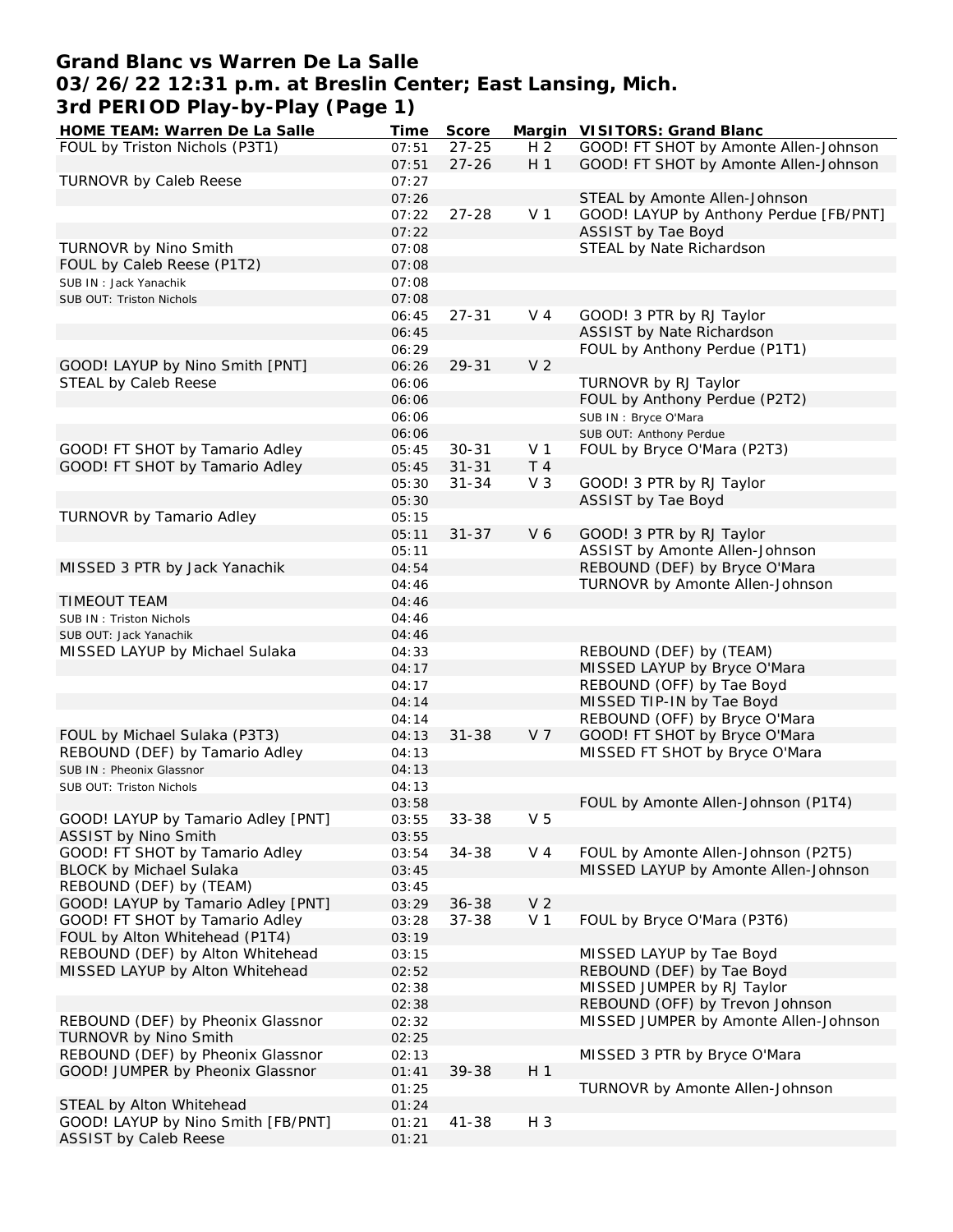## **Grand Blanc vs Warren De La Salle 03/26/22 12:31 p.m. at Breslin Center; East Lansing, Mich. 3rd PERIOD Play-by-Play (Page 2)**

| HOME TEAM: Warren De La Salle    | Time  | Score     |                | Margin VISITORS: Grand Blanc            |
|----------------------------------|-------|-----------|----------------|-----------------------------------------|
| GOOD! FT SHOT by Nino Smith      | 01:20 | 42-38     | H 4            | FOUL by RJ Taylor (P2T7)                |
| BLOCK by Alton Whitehead         | 01:10 |           |                | MISSED JUMPER by RJ Taylor              |
| REBOUND (DEF) by Caleb Reese     | 01:07 |           |                |                                         |
| MISSED LAYUP by Alton Whitehead  | 01:02 |           |                |                                         |
| REBOUND (OFF) by Alton Whitehead | 01:02 |           |                |                                         |
| MISSED LAYUP by Alton Whitehead  | 01:00 |           |                | REBOUND (DEF) by RJ Taylor              |
| FOUL by Alton Whitehead (P2T5)   | 00:51 |           |                |                                         |
| FOUL by Alton Whitehead (P3T6)   | 00:48 |           |                |                                         |
| SUB IN: Alton Whitehead          | 00:48 |           |                |                                         |
| SUB OUT: Michael Sulaka          | 00:48 |           |                |                                         |
|                                  | 00:35 | $42 - 40$ | H <sub>2</sub> | GOOD! LAYUP by Amonte Allen-Johnson [PN |
| MISSED JUMPER by Caleb Reese     | 00:00 |           |                | REBOUND (DEF) by (DEADBALL)             |

Warren De La Salle 42, Grand Blanc 40

|                                              | Off | 2nd -   | Fast          |                         |
|----------------------------------------------|-----|---------|---------------|-------------------------|
| 3rd period-only Paint T/O Chance Break Bench |     |         |               |                         |
| Grand Blanc 4                                |     | 8 1 2 1 |               | Score tied - 1 time.    |
| Warren De La Salle 8 5                       |     |         | $0 \t 2 \t 2$ | Lead changed - 2 times. |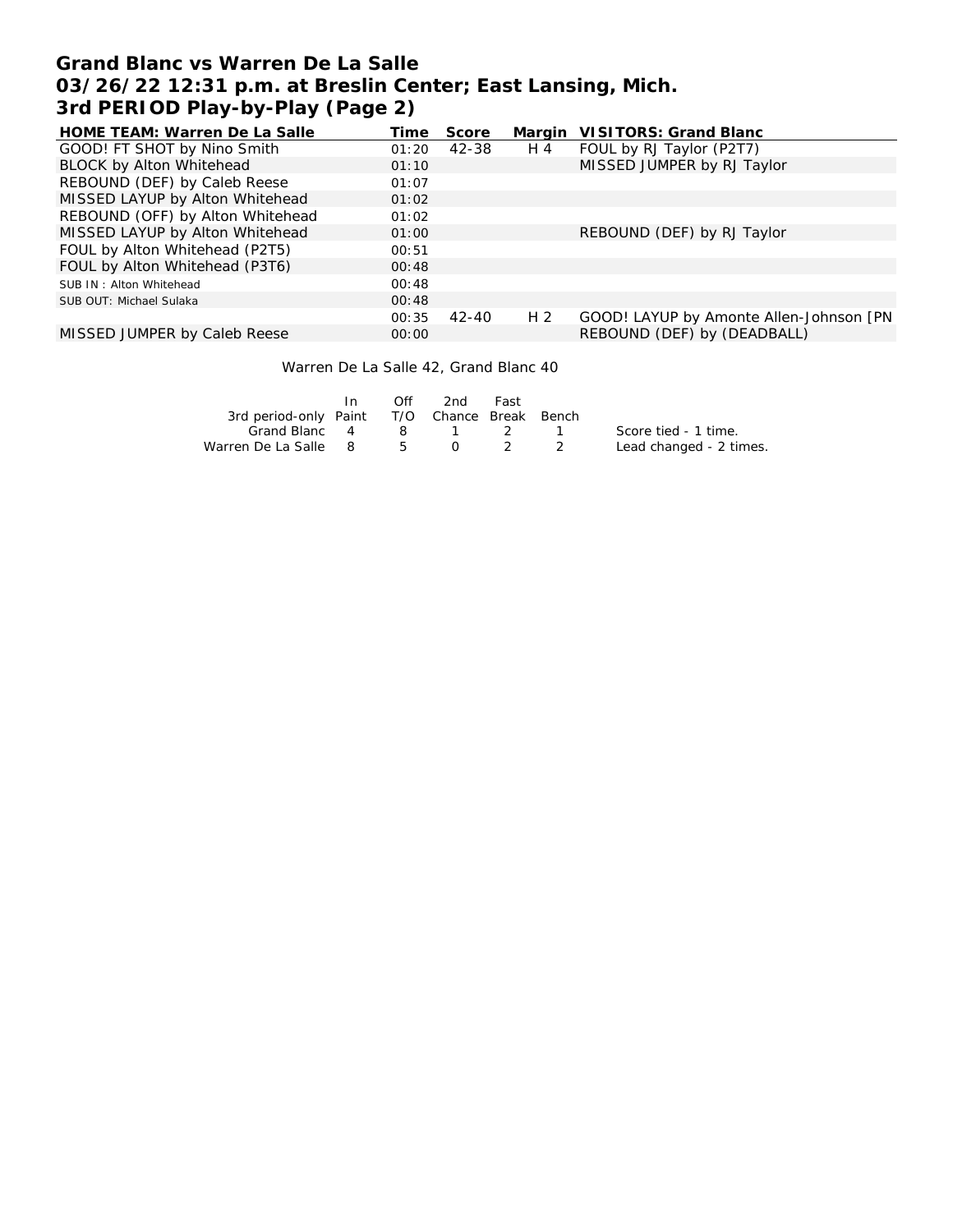## **Grand Blanc vs Warren De La Salle 03/26/22 12:31 p.m. at Breslin Center; East Lansing, Mich. 4th PERIOD Play-by-Play (Page 1)**

| HOME TEAM: Warren De La Salle         | Time  | Score     |                | Margin VISITORS: Grand Blanc           |
|---------------------------------------|-------|-----------|----------------|----------------------------------------|
| SUB IN: Pheonix Glassnor              | 08:00 |           |                | SUB IN: Trevon Johnson                 |
| SUB IN: Alton Whitehead               | 08:00 |           |                | SUB OUT: Nate Richardson               |
| SUB OUT: Michael Sulaka               | 08:00 |           |                |                                        |
| SUB OUT: Triston Nichols              | 08:00 |           |                |                                        |
| GOOD! JUMPER by Nino Smith [PNT]      | 07:43 | 44-40     | H 4            |                                        |
| REBOUND (DEF) by Nino Smith           | 07:26 |           |                | MISSED 3 PTR by Amonte Allen-Johnson   |
| TURNOVR by Nino Smith                 | 07:11 |           |                |                                        |
|                                       | 06:53 | $44 - 42$ | H <sub>2</sub> | GOOD! JUMPER by Tae Boyd [PNT]         |
| MISSED JUMPER by Tamario Adley        | 06:27 |           |                | REBOUND (DEF) by (DEADBALL)            |
| FOUL by Alton Whitehead (P4T7)        | 06:25 |           |                | MISSED FT SHOT by Anthony Perdue       |
| REBOUND (DEF) by Caleb Reese          | 06:25 |           |                |                                        |
| SUB IN: Michael Sulaka                | 06:25 |           |                |                                        |
| SUB OUT: Alton Whitehead              | 06:25 |           |                |                                        |
| MISSED 3 PTR by Pheonix Glassnor      | 06:02 |           |                | REBOUND (DEF) by Amonte Allen-Johnson  |
| <b>BLOCK by Michael Sulaka</b>        | 05:50 |           |                | MISSED LAYUP by Tae Boyd               |
| REBOUND (DEF) by Pheonix Glassnor     | 05:49 |           |                |                                        |
| GOOD! LAYUP by Michael Sulaka [PNT]   | 05:42 | $46 - 42$ | H 4            |                                        |
| ASSIST by Nino Smith                  | 05:42 |           |                |                                        |
| GOOD! FT SHOT by Michael Sulaka       | 05:42 | $47 - 42$ | H 5            | FOUL by Trevon Johnson (P2T8)          |
| SUB IN: Triston Nichols               | 05:42 |           |                |                                        |
| SUB OUT: Pheonix Glassnor             | 05:42 |           |                |                                        |
| BLOCK by Nino Smith                   | 05:31 |           |                | MISSED 3 PTR by RJ Taylor              |
|                                       | 05:29 |           |                | REBOUND (OFF) by Tae Boyd              |
| FOUL by Michael Sulaka (P4T8)         | 05:29 |           |                | MISSED FT SHOT by Amonte Allen-Johnson |
|                                       | 05:29 |           |                | REBOUND (OFF) by (DEADBALL)            |
|                                       | 05:29 |           |                | MISSED FT SHOT by Amonte Allen-Johnson |
|                                       |       |           |                | REBOUND (OFF) by Anthony Perdue        |
|                                       | 05:29 |           |                |                                        |
| SUB IN: Alton Whitehead               | 05:29 |           |                |                                        |
| SUB OUT: Michael Sulaka               | 05:29 |           |                |                                        |
|                                       | 05:25 |           |                | MISSED LAYUP by Anthony Perdue         |
|                                       | 05:25 |           |                | REBOUND (OFF) by Tae Boyd              |
| FOUL by Alton Whitehead (P5T9)        | 05:24 | $47 - 43$ | H 4            | GOOD! FT SHOT by Tae Boyd              |
|                                       | 05:24 | $47 - 44$ | $H_3$          | GOOD! FT SHOT by Tae Boyd              |
|                                       | 05:24 |           |                | <b>TIMEOUT 30sec</b>                   |
| SUB IN: Brady Drogosh                 | 05:24 |           |                | SUB IN: Nate Richardson                |
| SUB IN: Pheonix Glassnor              | 05:24 |           |                | SUB OUT: Anthony Perdue                |
| SUB OUT: Alton Whitehead              | 05:24 |           |                |                                        |
| MISSED JUMPER by Nino Smith           | 04:59 |           |                | REBOUND (DEF) by Tae Boyd              |
| BLOCK by Brady Drogosh                | 04:47 |           |                | MISSED LAYUP by Tae Boyd               |
|                                       | 04:47 |           |                | REBOUND (OFF) by (TEAM)                |
| REBOUND (DEF) by Caleb Reese          | 04:45 |           |                | MISSED 3 PTR by Nate Richardson        |
| MISSED LAYUP by Caleb Reese           | 04:38 |           |                |                                        |
| REBOUND (OFF) by Triston Nichols      | 04:38 |           |                |                                        |
| GOOD! TIP-IN by Triston Nichols [PNT] | 04:37 | 49-44     | H 5            |                                        |
| MISSED FT SHOT by Triston Nichols     | 04:37 |           |                | FOUL by Amonte Allen-Johnson (P3T9)    |
|                                       | 04:37 |           |                | REBOUND (DEF) by Amonte Allen-Johnson  |
|                                       | 04:37 |           |                | SUB IN : Bryce O'Mara                  |
|                                       | 04:37 |           |                | SUB OUT: Nate Richardson               |
|                                       | 04:06 |           |                | MISSED LAYUP by Amonte Allen-Johnson   |
|                                       | 04:06 |           |                | REBOUND (OFF) by Tae Boyd              |
| REBOUND (DEF) by Nino Smith           | 04:04 |           |                | MISSED TIP-IN by Tae Boyd              |
| MISSED 3 PTR by Caleb Reese           | 03:54 |           |                |                                        |
| REBOUND (OFF) by Nino Smith           | 03:54 |           |                |                                        |
| MISSED LAYUP by Nino Smith            | 03:49 |           |                | REBOUND (DEF) by Trevon Johnson        |
| FOUL by Tamario Adley (P1T10)         | 03:47 |           |                | MISSED FT SHOT by Trevon Johnson       |
|                                       | 03:47 |           |                | REBOUND (OFF) by (DEADBALL)            |
|                                       | 03:47 | 49-45     | H 4            | GOOD! FT SHOT by Trevon Johnson        |
| TIMEOUT MEDIA                         | 03:47 |           |                |                                        |
|                                       | 03:47 |           |                | SUB IN: Nate Richardson                |
|                                       | 03:47 |           |                | SUB OUT: Bryce O'Mara                  |
| MISSED LAYUP by Caleb Reese           | 03:45 |           |                |                                        |
|                                       |       |           |                |                                        |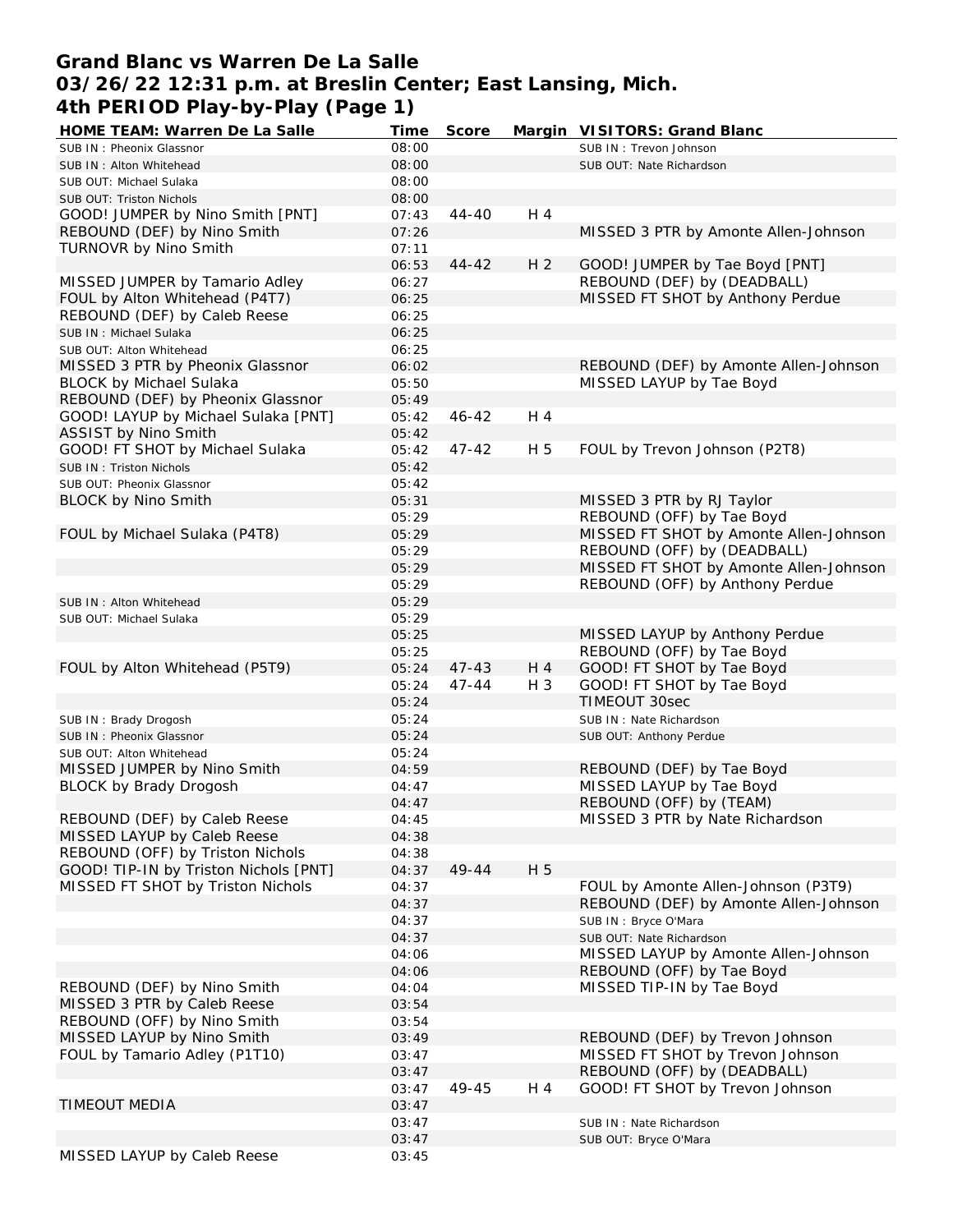# **Grand Blanc vs Warren De La Salle 03/26/22 12:31 p.m. at Breslin Center; East Lansing, Mich. 4th PERIOD Play-by-Play (Page 2)**

| HOME TEAM: Warren De La Salle           | Time  | Score     |                | Margin VISITORS: Grand Blanc         |
|-----------------------------------------|-------|-----------|----------------|--------------------------------------|
| REBOUND (OFF) by Tamario Adley          | 03:45 |           |                |                                      |
| GOOD! LAYUP by Tamario Adley [PNT]      | 03:43 | $51 - 45$ | H 6            |                                      |
|                                         | 03:23 | $51 - 47$ | H 4            | GOOD! JUMPER by RJ Taylor [PNT]      |
|                                         | 03:20 |           |                | TIMEOUT TEAM                         |
|                                         | 03:20 |           |                | SUB IN: Anthony Perdue               |
|                                         | 03:20 |           |                | SUB OUT: Nate Richardson             |
| MISSED 3 PTR by Triston Nichols         | 02:55 |           |                |                                      |
| REBOUND (OFF) by Caleb Reese            | 02:55 |           |                |                                      |
| MISSED FT SHOT by Caleb Reese           | 02:52 |           |                | FOUL by Anthony Perdue (P3T10)       |
| REBOUND (OFF) by (DEADBALL)             | 02:52 |           |                |                                      |
| GOOD! FT SHOT by Caleb Reese            | 02:52 | $52 - 47$ | H 5            |                                      |
|                                         | 02:52 |           |                |                                      |
|                                         |       |           |                | SUB IN: Nate Richardson              |
|                                         | 02:52 |           |                | SUB OUT: Trevon Johnson              |
| REBOUND (DEF) by Triston Nichols        | 02:43 |           |                | MISSED JUMPER by RJ Taylor           |
| GOOD! FT SHOT by Triston Nichols        | 02:40 | 53-47     | H 6            | FOUL by RJ Taylor (P3T11)            |
| GOOD! FT SHOT by Triston Nichols        | 02:40 | 54-47     | H 7            |                                      |
|                                         | 02:32 | 54-49     | H 5            | GOOD! LAYUP by Tae Boyd [PNT]        |
|                                         | 02:32 |           |                | ASSIST by RJ Taylor                  |
| GOOD! 3 PTR by Triston Nichols          | 02:19 | 57-49     | H 8            |                                      |
| ASSIST by Nino Smith                    | 02:19 |           |                |                                      |
|                                         | 02:07 | 57-52     | H 5            | GOOD! 3 PTR by RJ Taylor             |
| FOUL by Caleb Reese (P2T11)             | 02:07 | 57-53     | H 4            | GOOD! FT SHOT by RJ Taylor           |
| SUB IN: Michael Sulaka                  | 02:07 |           |                |                                      |
| SUB OUT: Brady Drogosh                  | 02:07 |           |                |                                      |
| GOOD! JUMPER by Nino Smith [PNT]        | 01:47 | 59-53     | H 6            |                                      |
| TIMEOUT 30sec                           | 01:43 |           |                |                                      |
| SUB IN: Brady Drogosh                   | 01:43 |           |                | SUB IN: Trevon Johnson               |
| SUB OUT: Michael Sulaka                 | 01:43 |           |                | SUB OUT: Nate Richardson             |
|                                         | 01:36 |           |                | MISSED LAYUP by RJ Taylor            |
|                                         | 01:36 |           |                | REBOUND (OFF) by Anthony Perdue      |
| REBOUND (DEF) by Triston Nichols        | 01:30 |           |                | MISSED LAYUP by Amonte Allen-Johnson |
| GOOD! LAYUP by Triston Nichols [FB/PNT] | 01:26 | $61 - 53$ | H 8            |                                      |
| GOOD! FT SHOT by Triston Nichols        |       |           |                |                                      |
|                                         | 01:26 | 62-53     | H 9            | FOUL by RJ Taylor (P4T12)            |
|                                         | 01:17 | 62-56     | H 6            | GOOD! 3 PTR by RJ Taylor             |
|                                         | 01:14 |           |                | TIMEOUT TEAM                         |
| SUB IN: Michael Sulaka                  | 01:14 |           |                |                                      |
| SUB OUT: Brady Drogosh                  | 01:14 |           |                |                                      |
| GOOD! FT SHOT by Caleb Reese            | 00:56 | 63-56     | H <sub>7</sub> | FOUL by Trevon Johnson (P3T13)       |
| MISSED FT SHOT by Caleb Reese           | 00:56 |           |                | REBOUND (DEF) by RJ Taylor           |
|                                         | 00:56 |           |                | SUB IN: Bryce O'Mara                 |
|                                         | 00:56 |           |                | SUB OUT: Anthony Perdue              |
|                                         | 00:49 | 63-58     | H 5            | GOOD! JUMPER by RJ Taylor [PNT]      |
|                                         | 00:48 |           |                | TIMEOUT 30sec                        |
|                                         | 00:48 |           |                | SUB IN: Anthony Perdue               |
|                                         | 00:48 |           |                | SUB IN: Nate Richardson              |
|                                         | 00:48 |           |                | SUB OUT: Bryce O'Mara                |
| GOOD! FT SHOT by Nino Smith             | 00:22 | 64-58     | H 6            | FOUL by Trevon Johnson (P4T14)       |
| GOOD! FT SHOT by Nino Smith             | 00:22 | 65-58     | H 7            |                                      |
|                                         | 00:22 |           |                | SUB IN : Bryce O'Mara                |
|                                         | 00:22 |           |                | SUB OUT: Nate Richardson             |
| REBOUND (DEF) by Michael Sulaka         | 00:15 |           |                | MISSED LAYUP by RJ Taylor            |
| GOOD! FT SHOT by Triston Nichols        | 00:14 | 66-58     | H <sub>8</sub> | FOUL by Trevon Johnson (P5T15)       |
| GOOD! FT SHOT by Triston Nichols        |       |           |                |                                      |
|                                         | 00:14 | 67-58     | H 9            |                                      |
|                                         | 00:14 |           |                | SUB IN: Nate Richardson              |
|                                         | 00:14 |           |                | SUB OUT: Trevon Johnson              |
| REBOUND (DEF) by Triston Nichols        | 00:07 |           |                | MISSED 3 PTR by RJ Taylor            |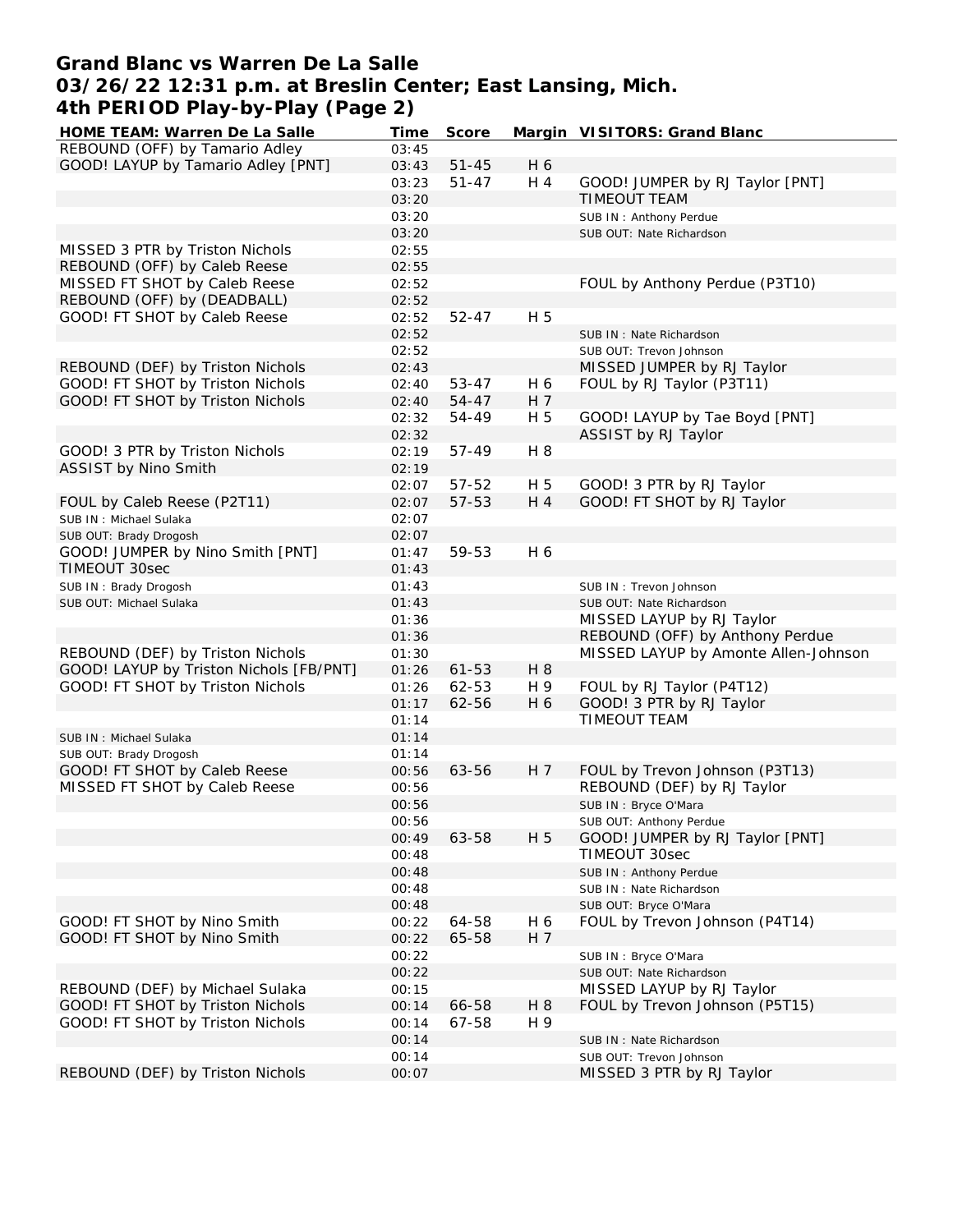**HOME TEAM: Warren De La Salle Time Score Margin VISITORS: Grand Blanc**

## Warren De La Salle 67, Grand Blanc 58

|                                              | Off | 2nd | Fast |                         |
|----------------------------------------------|-----|-----|------|-------------------------|
| 4th period-only Paint T/O Chance Break Bench |     |     |      |                         |
| Grand Blanc 8 2 2 0 1                        |     |     |      | Score tied - 0 times.   |
| Warren De La Salle 12 0 5 2                  |     |     |      | Lead changed - 0 times. |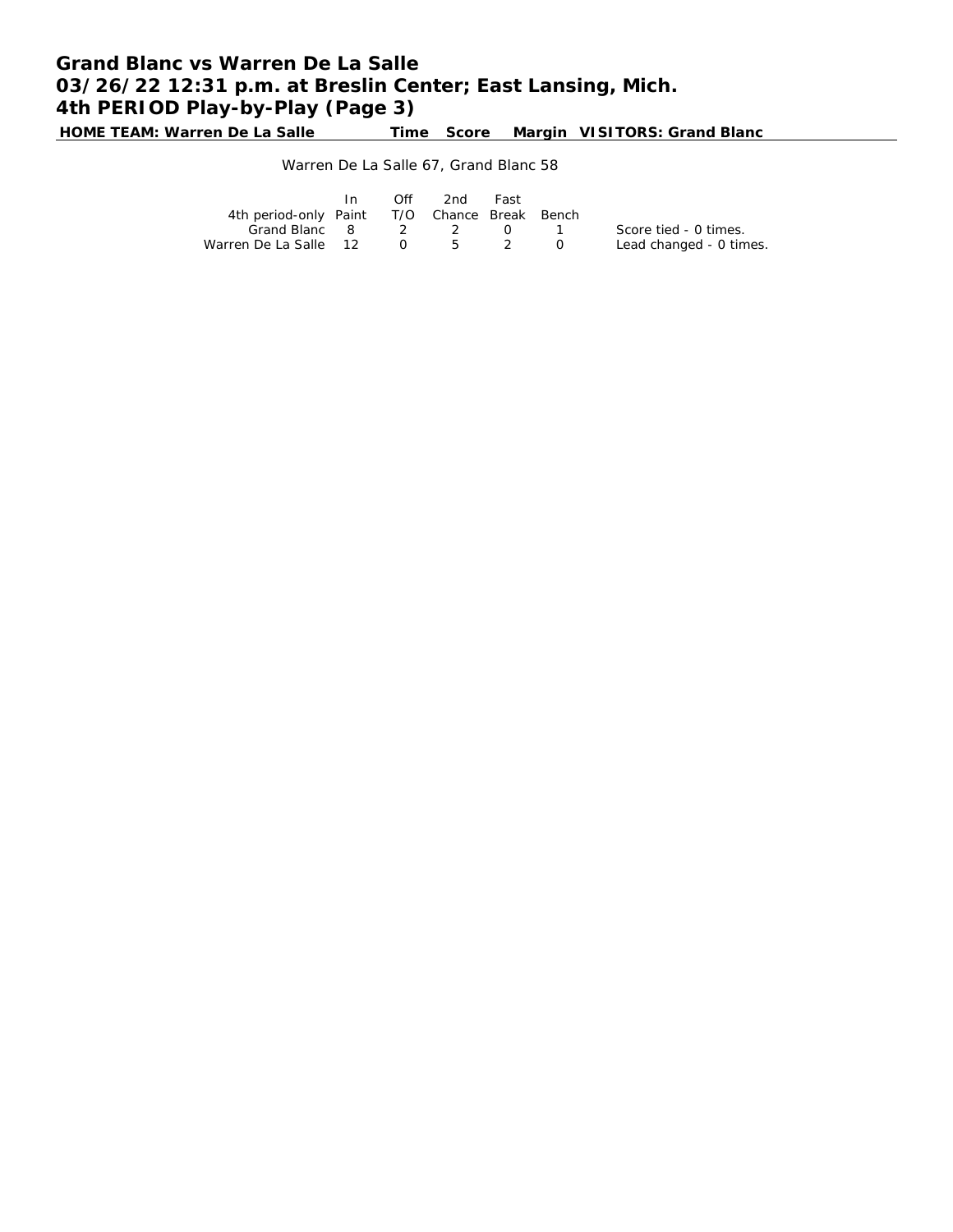### **Official Basketball Box Score -- Thru 1st Period Grand Blanc vs Warren De La Salle 03/26/22 12:31 p.m. at Breslin Center; East Lansing, Mich.**

**Grand Blanc 13 • 21-5**

|                |                                                                                                     |                               | Total                   | $3-Ptr$              |         |                | Rebounds       |                |           |    |                |                  |                |      |                           |
|----------------|-----------------------------------------------------------------------------------------------------|-------------------------------|-------------------------|----------------------|---------|----------------|----------------|----------------|-----------|----|----------------|------------------|----------------|------|---------------------------|
| ##             | Player                                                                                              |                               |                         | FG-FGA FG-FGA FT-FTA |         | Off Def Tot    |                |                | <b>PF</b> | ТP | A              | TO               | <b>BIK</b>     | Stll | Min                       |
| 01             | Tae Boyd                                                                                            | $\star$                       | $2 - 2$                 | $0 - 0$              | $O - O$ | 0              |                |                |           | 4  | ი              |                  | O              |      |                           |
| 0 <sub>3</sub> | Amonte Allen-Johnson                                                                                | $\star$                       | $0 - 1$                 | $0 - 0$              | $0 - 0$ | 0              | O              | 0              | 0         | 0  |                |                  | $\Omega$       | Ο    | 8                         |
| 05             | Anthony Perdue                                                                                      | $\star$                       | $1 - 2$                 | $0 - 0$              | $O - O$ | 0              |                |                | 0         | ⌒  | 0              | Ω                | O              |      | 4                         |
| 10             | RJ Taylor                                                                                           | $\star$                       | $2 - 2$                 | $1 - 1$              | $0 - 0$ | 0              | $\overline{2}$ | $\overline{2}$ | 0         | 5  |                |                  | $\Omega$       | Ο    | 8                         |
| 23             | Nate Richardson                                                                                     | $\star$                       | $0-0$                   | $O-O$                | $O-O$   | 0              | Ω              | Ω              | Ω         |    | 0              | Ω                | 0              |      |                           |
| 11             | Bryce O'Mara                                                                                        |                               | $1 - 1$                 | $0 - 0$              | $0 - 0$ | $\overline{O}$ |                | 1              |           | ⌒  | $\overline{2}$ | $\Omega$         | $\Omega$       | 0    | 3                         |
| 21             | Trevon Johnson                                                                                      |                               | $0-0$                   | $0-0$                | $0-0$   | 0              | Ω              | Ο              |           |    |                |                  | $\overline{O}$ | O    | 3                         |
| 30             | Joe Nemecek                                                                                         |                               | $0 - 0$                 | $0 - 0$              | $0 - 0$ | 0              | $\Omega$       | O              | $\Omega$  | O  | $\Omega$       | $\left( \right)$ | $\Omega$       | 0    | $0+$                      |
|                | Team                                                                                                |                               |                         |                      |         | 0              | 0              | Ő              |           |    |                |                  |                |      |                           |
|                | <b>Totals</b>                                                                                       |                               | $6 - 8$                 | 1-1                  | $0-0$   | 0              | 5              | 5 <sup>1</sup> | 3         | 13 | 5              | 4                | 0              |      |                           |
|                | 1st - FG %:<br>75.0%<br>$6 - 8$<br>Game:<br>3FG %:<br>100.0%<br>$1 - 1$<br>FT %:<br>$0 - 0$<br>0.0% | $6 - 8$<br>$1 - 1$<br>$0 - 0$ | 75.0%<br>100.0%<br>0.0% |                      |         |                |                |                |           |    |                |                  |                |      | Deadball<br>Rebounds<br>O |

#### **Warren De La Salle 12 • 19-7**

|         |                                                                                                         |                                | Total                    | $3-Ptr$       |         | Rebounds       |                |                |    |                 |                |                  |          |          |                           |
|---------|---------------------------------------------------------------------------------------------------------|--------------------------------|--------------------------|---------------|---------|----------------|----------------|----------------|----|-----------------|----------------|------------------|----------|----------|---------------------------|
| ##      | Player                                                                                                  |                                |                          | FG-FGA FG-FGA | FT-FTA  | Off Def        |                | Totl           | PF | TP              | A              | TO               | Blk      | Stll     | Min                       |
| $00 \,$ | Nino Smith                                                                                              | $\star$                        | $0 - 2$                  | $O - 1$       | $0 - 0$ | $\Omega$       | $\circ$        | 0              | Ω  | 0               | 2              |                  | 0        | 0        |                           |
| 01      | Triston Nichols                                                                                         | $\star$                        | $1 - 3$                  | $1 - 1$       | $2 - 2$ |                | $\Omega$       | 1              | 2  | 5               | 0              | 2                | $\Omega$ |          | 5                         |
| 05      | Tamario Adley                                                                                           | $\star$                        | $O - 1$                  | $0 - 0$       | $2 - 2$ | $\mathcal{O}$  |                |                | Ω  | $\overline{2}$  | O              | Ω                | O        |          | 8                         |
| 11      | Caleb Reese                                                                                             | $\star$                        | $1 - 3$                  | $1 - 2$       | $0 - 0$ | $\overline{O}$ | $\circ$        | $\overline{O}$ | O  | 3               | $\circ$        | $\Omega$         | $\Omega$ |          |                           |
| 33      | Michael Sulaka                                                                                          | $\star$                        | $1 - 2$                  | $0 - 0$       | $0-0$   | $\overline{2}$ |                | 3              |    | 2               | $\overline{O}$ | Ω                | $\Omega$ | 0        |                           |
| 12      | <b>Brady Drogosh</b>                                                                                    |                                | $0 - 1$                  | $0 - 0$       | $0 - 0$ | $\Omega$       | $\Omega$       | $\overline{O}$ | O  | $\overline{O}$  | O              | $\Omega$         | $\Omega$ | $\Omega$ | $0+$                      |
| 13      | Jack Yanachik                                                                                           |                                | $0 - 0$                  | $0 - 0$       | $0 - 0$ | $\mathcal{O}$  | $\Omega$       | $\mathcal{O}$  | Ω  | 0               | O              | $\left( \right)$ | $\Omega$ | O        | 2                         |
| 23      | <b>Pheonix Glassnor</b>                                                                                 |                                | $0 - 0$                  | $0-0$         | $0-0$   | $\Omega$       | $\Omega$       | $\Omega$       | O  | 0               | $\Omega$       | O                | O        | 0        | $O+$                      |
|         | Team                                                                                                    |                                |                          |               |         |                | O              |                |    |                 |                |                  |          |          |                           |
|         | Totals                                                                                                  |                                | $3 - 12$                 | $2 - 4$       | $4 - 4$ | 4              | $\overline{2}$ | 6              | 3  | 12 <sub>1</sub> | 2              | 3                | O        | 3        |                           |
|         | 1st - FG %:<br>25.0%<br>$3 - 12$<br>Game:<br>3FG %:<br>$2 - 4$<br>50.0%<br>100.0%<br>$FT%$ :<br>$4 - 4$ | $3 - 12$<br>$2 - 4$<br>$4 - 4$ | 25.0%<br>50.0%<br>100.0% |               |         |                |                |                |    |                 |                |                  |          |          | Deadball<br>Rebounds<br>0 |

Officials: Raymond Kelser, Shane Bies, Gregory Folsom Technical fouls: Grand Blanc-None. Warren De La Salle-None. Attendance: 4606

MHSAA Boys Basketball Division 1 championship game

| Score by periods    | 1st | 2nd | 3rd | ∙ta. |
|---------------------|-----|-----|-----|------|
| <b>IGrand Blanc</b> |     |     |     |      |
| Warren De La Salle  |     |     |     |      |

Last FG - GB 1st-00:37, WDL 1st-01:38.

Largest lead - GB by 4 1st-05:40, WDL by 1 1st-02:21. GB led for 29:55. WDL led for 00:55. Game was tied for -6:-50.

|        | In.   | Off           | 2nd -                  | Fast             |              |
|--------|-------|---------------|------------------------|------------------|--------------|
| Points | Paint |               | T/O Chance Break Bench |                  |              |
| GB     | 1 O   | $\mathcal{L}$ | $\cup$                 | $^{\prime}$      |              |
| WDI    |       |               |                        | $\left( \right)$ | $\mathbf{I}$ |

Score tied - 2 times. Lead changed - 6 times.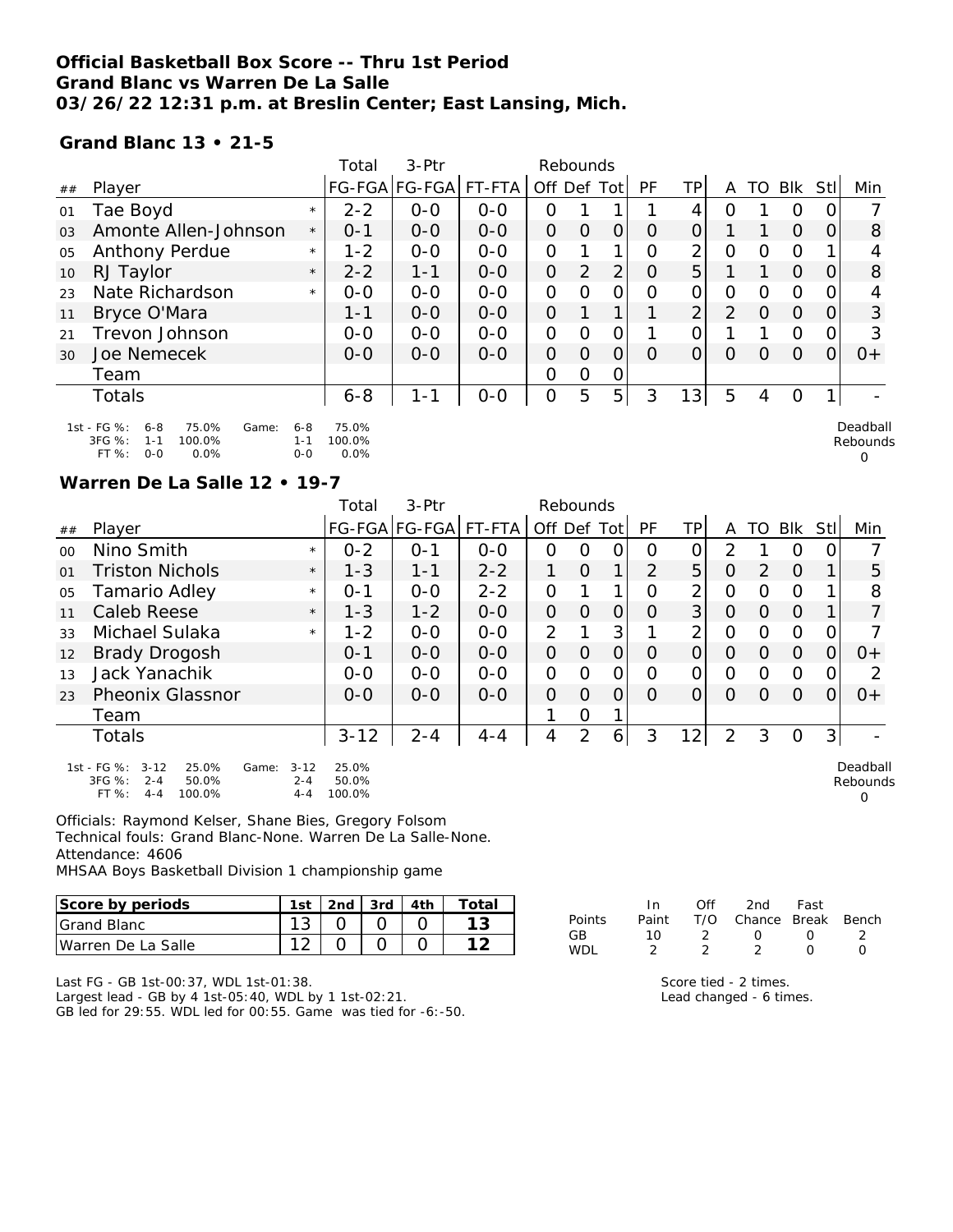### **Official Basketball Box Score -- Thru 2nd Period Grand Blanc vs Warren De La Salle 03/26/22 12:31 p.m. at Breslin Center; East Lansing, Mich.**

**Grand Blanc 24 • 21-5**

|                |                                                                                                    |                                | Total                   | $3-Ptr$                                  |                         | Rebounds    |          |                |          |                 |   |          |          |                |                      |
|----------------|----------------------------------------------------------------------------------------------------|--------------------------------|-------------------------|------------------------------------------|-------------------------|-------------|----------|----------------|----------|-----------------|---|----------|----------|----------------|----------------------|
| ##             | Player                                                                                             |                                |                         | FG-FGA FG-FGA                            | FT-FTA                  | Off Def Tot |          |                | PF       | TP <sub>1</sub> | A | TO       | Blk      | Stl            | Min                  |
| 01             | Tae Boyd                                                                                           | $\star$                        | $4 - 8$                 | $0 - 0$                                  | $0 - 0$                 |             |          | ∍              |          | 8               | Ο |          | $\Omega$ |                | 15                   |
| 0 <sub>3</sub> | Amonte Allen-Johnson                                                                               | $\star$                        | $1 - 2$                 | $0 - 0$                                  | $2 - 4$                 | O           | $\Omega$ | 0              | $\Omega$ | $\overline{4}$  |   |          | $\Omega$ |                | 16                   |
| 05             | Anthony Perdue                                                                                     | $\star$                        | $1 - 2$                 | $0 - 0$                                  | $0 - 0$                 | O           |          | 1              | Ω        | $\overline{2}$  |   | $\Omega$ | $\Omega$ |                |                      |
| 10             | RJ Taylor                                                                                          | $\star$                        | $3 - 4$                 | $2 - 3$                                  | $0 - 0$                 | 0           | 4        | 4              |          | 8               | 2 |          | $\Omega$ |                | 16                   |
| 23             | Nate Richardson                                                                                    | $\star$                        | $0 - 0$                 | $0 - 0$                                  | $O - O$                 | O           | $\Omega$ | O              | Ω        | 0               |   | $\Omega$ | $\Omega$ |                |                      |
| 11             | Bryce O'Mara                                                                                       |                                | 1-1                     | $0 - 0$                                  | $0 - 0$                 | 0           | 2        | 2 <sub>1</sub> |          | $\overline{2}$  | 2 |          | $\Omega$ |                | 8                    |
| 21             | Trevon Johnson                                                                                     |                                | $0 - 1$                 | $O - 1$                                  | $0 - 0$                 | 0           | Ω        | 0              |          | 0               |   |          | $\circ$  |                | 8                    |
| 30             | Joe Nemecek                                                                                        |                                | $0 - 0$                 | $0 - 0$                                  | $0 - 0$                 | O           | $\Omega$ | O              | Ω        | 0               | 0 | $\Omega$ | $\Omega$ | $\Omega$       | $0+$                 |
|                | Team                                                                                               |                                |                         |                                          |                         | 0           | 0        | 0              |          |                 |   |          |          |                |                      |
|                | <b>Totals</b>                                                                                      |                                | $10 - 18$               | $2 - 4$                                  | $2 - 4$                 | 1           | 8        | 9              | 4        | 24              | 8 | 5        | $\Omega$ | 3 <sup>1</sup> |                      |
|                | 1st - FG %:<br>75.0%<br>$6 - 8$<br>2nd:<br>3FG %:<br>100.0%<br>$1 - 1$<br>FT %:<br>0.0%<br>$O - O$ | $4 - 10$<br>$1 - 3$<br>$2 - 4$ | 40.0%<br>33.3%<br>50.0% | Game:<br>$10 - 18$<br>$2 - 4$<br>$2 - 4$ | 55.6%<br>50.0%<br>50.0% |             |          |                |          |                 |   |          |          |                | Deadball<br>Rebounds |

#### **Warren De La Salle 27 • 19-7**

|         |                                                                                                |                                        | Total                  | 3-Ptr                                    |                         | Rebounds       |                |                |          |          |          |                  |          |                |                           |
|---------|------------------------------------------------------------------------------------------------|----------------------------------------|------------------------|------------------------------------------|-------------------------|----------------|----------------|----------------|----------|----------|----------|------------------|----------|----------------|---------------------------|
| ##      | Player                                                                                         |                                        |                        | FG-FGA FG-FGA                            | FT-FTA                  | Off Def Tot    |                |                | PF       | TPI      | A        | TO               | Blk      | StII           | Min                       |
| $00 \,$ | Nino Smith                                                                                     | $\star$                                | $3 - 7$                | $1 - 3$                                  | $0 - 1$                 | O              | 0              | O              |          | 7        | 3        | 2                | O        | 0              | 13                        |
| 01      | <b>Triston Nichols</b>                                                                         | $\star$                                | $1 - 3$                | 1-1                                      | $2 - 2$                 |                | $\Omega$       | 1              | 2        | 5        | $\circ$  | 2                | $\Omega$ |                |                           |
| 05      | <b>Tamario Adley</b>                                                                           | $\star$                                | $0 - 3$                | $0 - 2$                                  | $2 - 2$                 | $\overline{O}$ |                |                | O        | 2        |          | $\Omega$         | O        |                | 16                        |
| 11      | Caleb Reese                                                                                    | $\star$                                | $2 - 4$                | $1 - 2$                                  | $0 - 0$                 | 1              | $\overline{2}$ | 3              | $\Omega$ | 5        | $\circ$  |                  | $\Omega$ |                | 15                        |
| 33      | Michael Sulaka                                                                                 | $\star$                                | $3 - 4$                | $0 - 0$                                  | $0 - 0$                 | 3              | 4              | 7              | 2        | 6        | O        |                  |          | 0              | 13                        |
| 12      | <b>Brady Drogosh</b>                                                                           |                                        | $O - 1$                | $0 - 0$                                  | $0 - 0$                 | $\Omega$       | $\overline{O}$ | $\overline{O}$ | $\Omega$ | $\Omega$ | $\Omega$ | $\left( \right)$ | $\Omega$ | 0              | $\overline{2}$            |
| 13      | Jack Yanachik                                                                                  |                                        | 1-1                    | $0 - 0$                                  | $0 - 0$                 |                | $\Omega$       |                |          | 2        | 0        | $\Omega$         | $\circ$  | 0              | 8                         |
| 23      | <b>Pheonix Glassnor</b>                                                                        |                                        | $O - 1$                | $0 - 0$                                  | $0 - 0$                 | $\Omega$       | $\Omega$       | $\overline{O}$ |          | $\Omega$ | $\circ$  |                  | $\Omega$ | 0              | $\overline{2}$            |
|         | Team                                                                                           |                                        |                        |                                          |                         |                | $\overline{2}$ | 3              |          |          |          |                  |          |                |                           |
|         | <b>Totals</b>                                                                                  |                                        | $10 - 24$              | $3 - 8$                                  | $4 - 5$                 | 7              | 9              | 6              |          | 27       | 4        |                  |          | 3 <sup>1</sup> |                           |
|         | 1st - FG %:<br>$3 - 12$<br>25.0%<br>$3FG \%$ :<br>$2 - 4$<br>50.0%<br>FT%<br>100.0%<br>$4 - 4$ | $7 - 12$<br>2nd:<br>$1 - 4$<br>$O - 1$ | 58.3%<br>25.0%<br>0.0% | $10 - 24$<br>Game:<br>$3 - 8$<br>$4 - 5$ | 41.7%<br>37.5%<br>80.0% |                |                |                |          |          |          |                  |          |                | Deadball<br>Rebounds<br>Ω |

Officials: Raymond Kelser, Shane Bies, Gregory Folsom Technical fouls: Grand Blanc-None. Warren De La Salle-None. Attendance: 4606

MHSAA Boys Basketball Division 1 championship game

| Score by periods    | 1st | 2nd $\sqrt{3}$ 3rd | 4th | ™otai |
|---------------------|-----|--------------------|-----|-------|
| <b>IGrand Blanc</b> |     |                    |     |       |
| IWarren De La Salle |     |                    |     |       |

Last FG - GB 2nd-01:07, WDL 2nd-00:00.

Largest lead - GB by 4 1st-05:40, WDL by 3 2nd-02:21. GB led for 10:08. WDL led for 20:42. Game was tied for -6:-50.

|        | In.   | ∩ff | 2nd -                  | Fast             |  |
|--------|-------|-----|------------------------|------------------|--|
| Points | Paint |     | T/O Chance Break Bench |                  |  |
| GВ     | 16    | Ь   | $\left( \right)$       | $\left( \right)$ |  |
| WDI    | 14    | Δ   | ь                      | $\sqrt{ }$       |  |

Score tied - 3 times. Lead changed - 9 times.